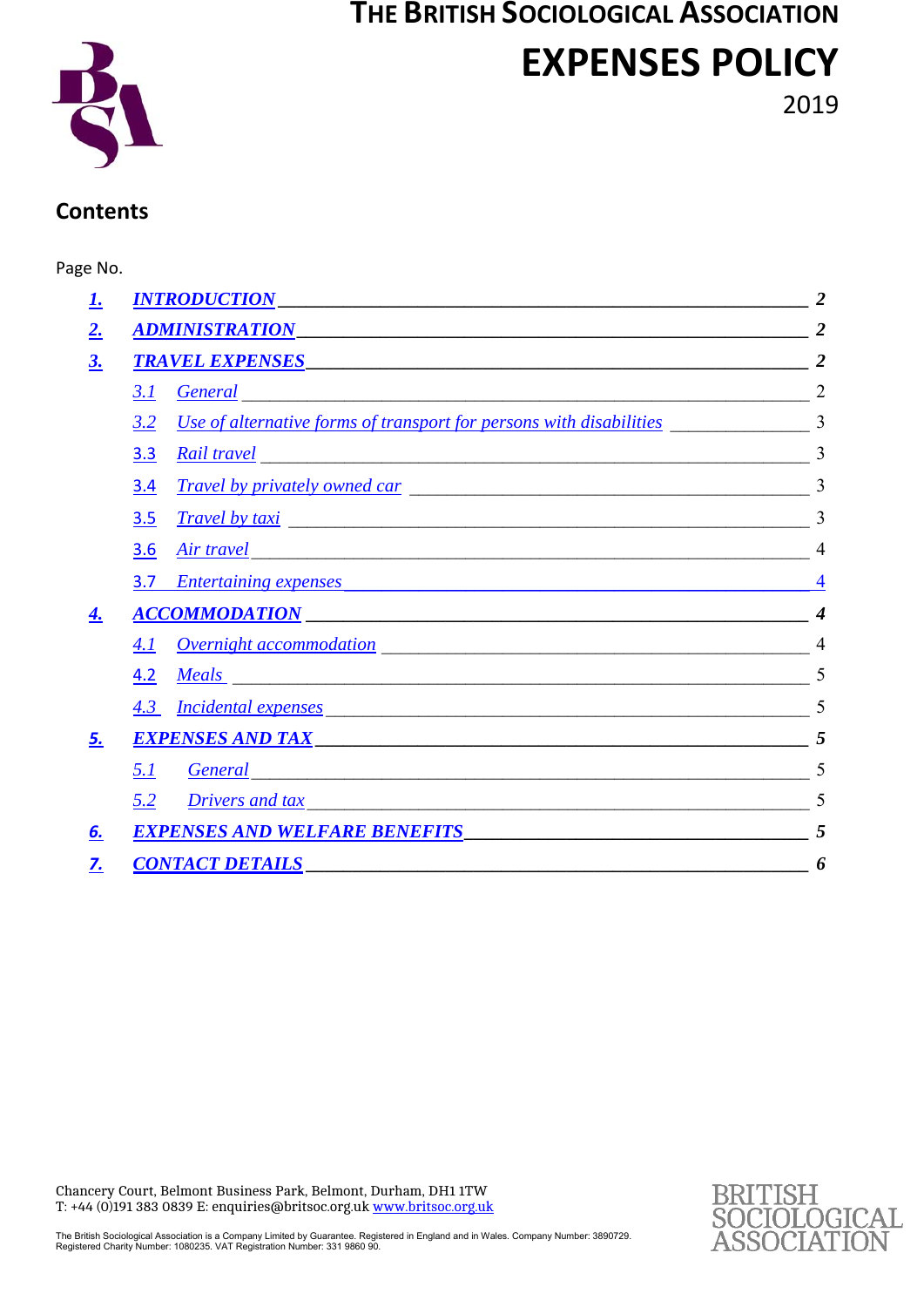

The British Sociological Association (BSA) Board of Trustees acknowledges the amount of effort contributed by members at all levels of BSA activities hence it is our policy to offer claimants full reimbursement of out‐of‐ pocket expenses incurred on the Association's behalf, providing that the nature of these expenses has been agreed in advance. However we have a duty to our members to show that this policy is fair and equitable and not open to abuse.

**All claims must be submitted within three months of the event to which the expenditure incurred relates. Consideration must always be given to using the most cost‐effective method of travel. As the Association is a Charity, claimants are encouraged to keep expenses to a minimum.** 

Travel costs between home and the normal place of work can never be claimed. Where expenses are incurred in foreign currencies, the amounts should be shown with the currency in question clearly marked. Reimbursement will be made in Sterling. The rate of exchange will be the rate in force on the date of the claim, as calculated by the BSA office.

**The very core of the BSA is that we are an association of volunteering members. The BSA does not offer free membership subscriptions, nor can BSA funds be used to pay for membership fees. This applies to all volunteering members of the BSA; all volunteer contributions to the Association are equally important.** 

# **ADMINISTRATION**

Expenses will usually be reimbursed through credit transfer direct to the individual's bank account. **Original VAT receipts (i.e. not photocopies or credit card vouchers) must support all claims and, if VAT has been charged, the receipt should contain the VAT registration number and rate of VAT**. In the event of hotel accommodation, please ensure that the receipt is either in the name of "The British Sociological Association" or your own name. Receipts made out in the name of other organisations, will be returned unpaid.

The BSA will endeavour to process all expense claims within 14 days of receipt at the office. Expenses are claimed using the Association's claim form, available either on the website or from the BSA office (Phone 0191 383 0839 or email enquiries@britsoc.org.uk).

# **TRAVEL EXPENSES**

# *3.1 General*

If you are attending a meeting as a BSA representative, the Association will reimburse the expenses incurred, subject to the terms of this policy.

The BSA will reimburse travel expenses from home to and from the place of a meeting. **Dates of meetings are often known in advance, when discounts may be offered by travel companies for advanced booking, e.g. by taking advantage of Saver, Supersaver or APEX fares. The cheapest available option should be taken.** 

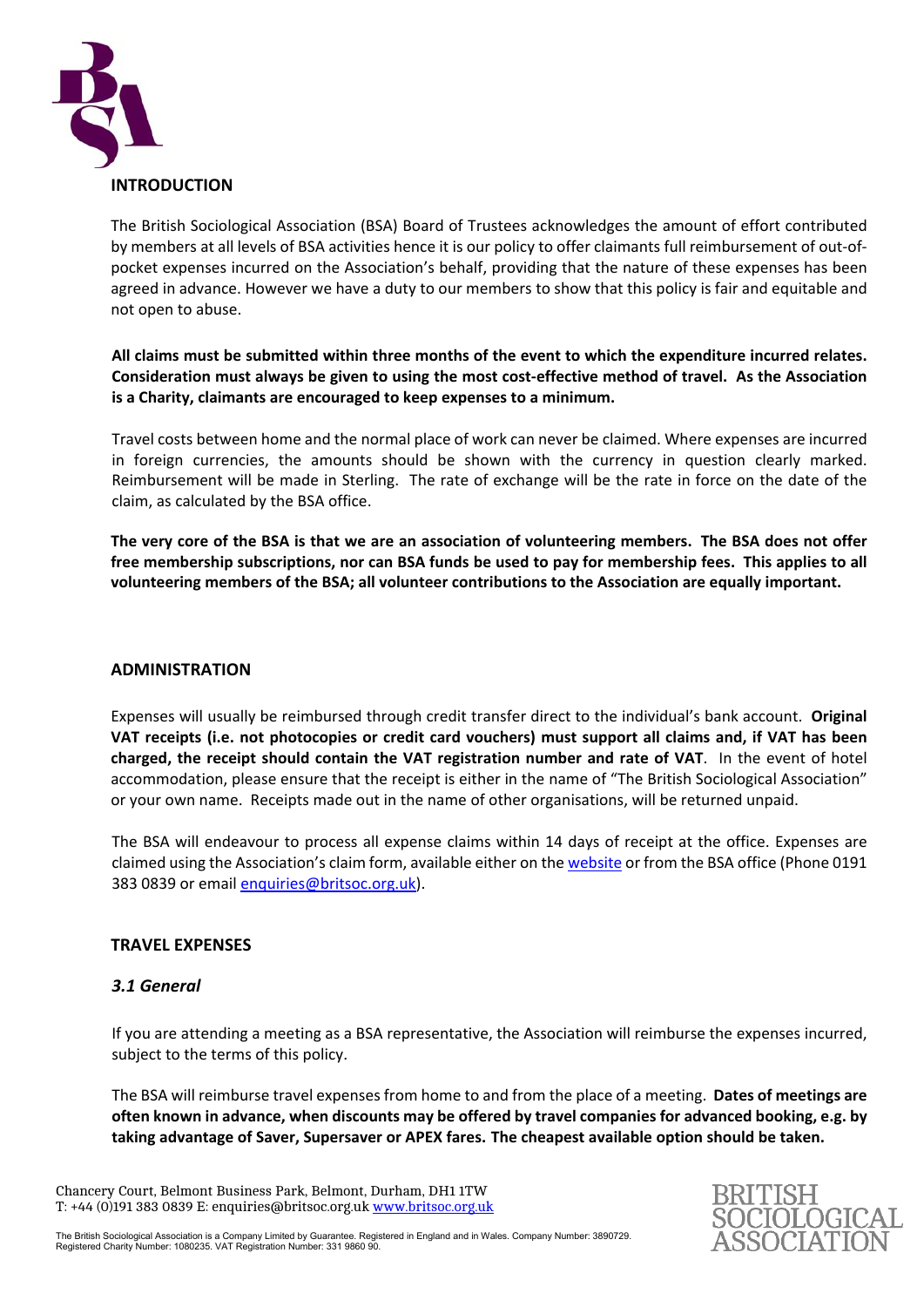

In order to encourage the booking of tickets in advance, should it subsequently not be possible for you to attend the particular meeting, the Association will reimburse to you any non-refundable element of the ticket.

**All travel expenses claims must be supported with a receipt. Reimbursement cannot be made without a receipt.** 

# *3.2 Use of alternative forms of transport for persons with disabilities*

In circumstances where disabled persons are unable to travel by public transport or their own vehicle, taxis may be used, subject to the prior approval of either the Treasurer or Company Secretary.

# *3.3 Rail travel*

In line with ensuring the 'best price possible', **only standard class travel** should be booked. Expense forms must have attached to them as supporting documentation either the actual train tickets or a receipt from the train company. If a receipt is required, this should be requested at the time of ticket purchase, as these are not usually given automatically.

Claimants should ensure that they secure the best price possible by, for example, booking tickets in advance of the day of travel, taking advantage of any Railcards (if appropriate), adopting flexible travel arrangements.

# *3.4 Travel by privately owned car*

The driver, not the BSA, is personally liable for any incident, thus drivers should ensure that their own private motor insurance policy is comprehensive and permits the use of their own vehicle for the purpose of travel on BSA business.

If an individual's own car is used, a mileage rate will be paid (as detailed in section 5.2 below). **Please note that the total claim for any journey made must not exceed the standard‐class rail fare.** A receipt should support claims for parking or other incidental expenses.

The BSA will not reimburse parking fines, congestion charge fines or fines for other motoring-related offences.

# *3.5 Travel by taxi*

Use of public transport is encouraged and should be used wherever possible. However, it is recognised that the use of a taxi may, in the following circumstances, be the most effective mode of transport:

- Where equipment or heavy baggage is being carried;
- When no public transport is available, especially in the early morning or late night when public transport is either not running or running irregularly;

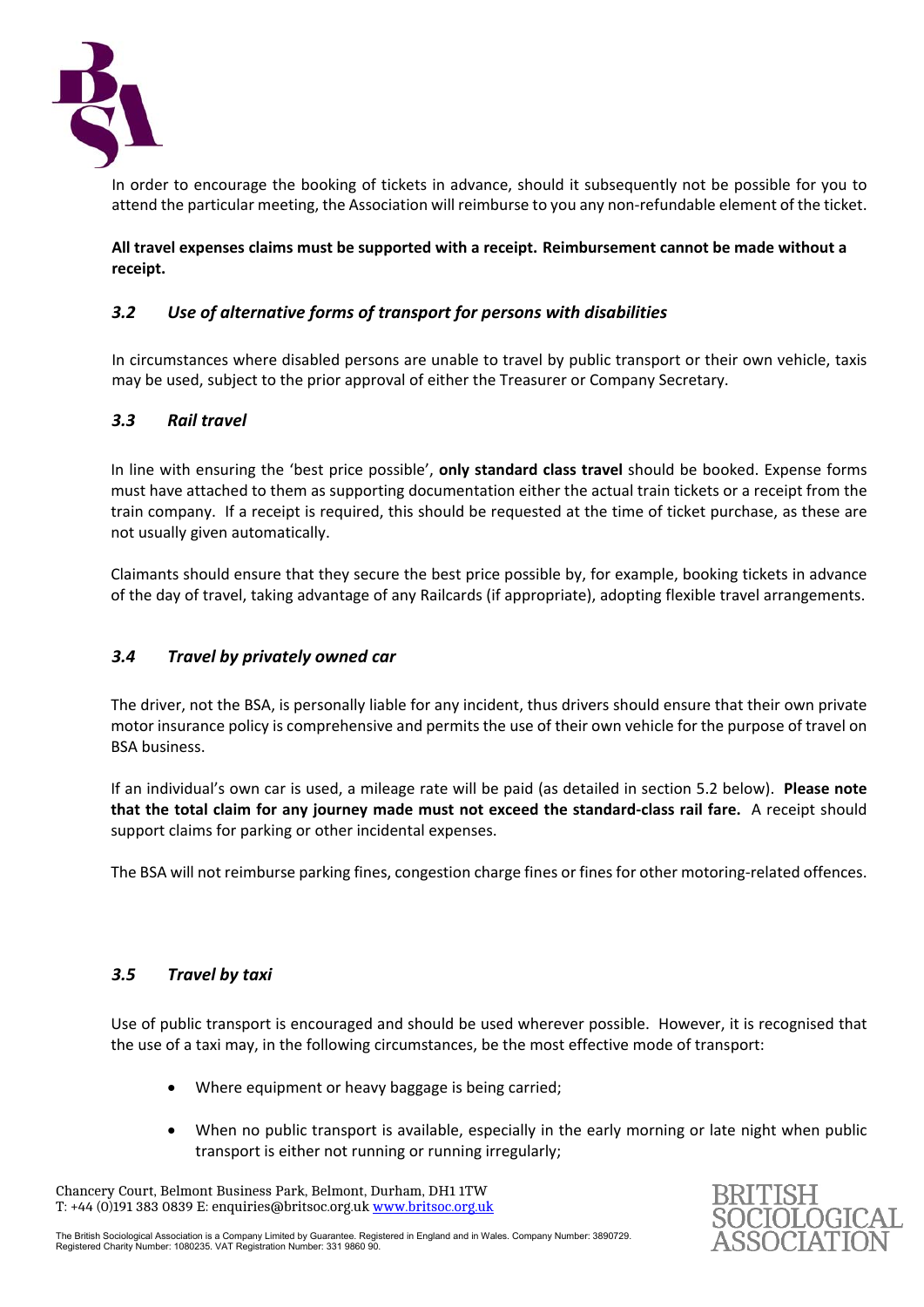

- Where the claimant is pregnant;
- Where the claimant has a temporary or permanent disability;
- When it is important to save time.

Travel by taxi should be kept to a minimum and should definitely not be used for long journeys. Claimants should obtain an official receipt from the taxi driver to substantiate their travel expense claim.

#### *3.6 Air travel*

It is recognised that air travel may be better value for money on some journeys. A receipt should be requested at the time of ticket purchase. Claimants should seek to minimise the cost of air travel by booking tickets in advance, taking advantage of early booking discounts where available.

In the case of overseas travel the BSA will need to give consideration as to how the journey fits with its overall strategy and what outputs/outcomes are expected to be achieved/delivered. This request must be submitted to the Chief Executive for approval.

#### *3.7 Entertaining expenses*

The BSA will not normally reimburse entertainment expenses. However, in the rare case where this may be appropriate, permission must be sought in advance from either the Treasurer or Company Secretary.

# **Entertainment expenses must be agreed in advance with the Treasurer or the Company Secretary and alcohol will not be paid for by the BSA.**

# **ACCOMMODATION**

# *1.1 Overnight accommodation*

The BSA will reimburse overnight accommodation costs only when necessitated by the timing of the event to which the claim relates. Claimants are reminded of the need to demonstrate value for money and reasonableness of expenditure when selecting accommodation.

In all cases, a receipt for the hotel costs should be obtained that is made out either in the name of the "BSA" or in your own name. Receipts made out in the name of your normal place of work will be returned to you unpaid. You will then need to contact the hotel for a replacement receipt to be made out in the BSA's name or your own.

Cost of overnight accommodation and breakfast should not normally exceed the BSA's accommodation rates as detailed below:

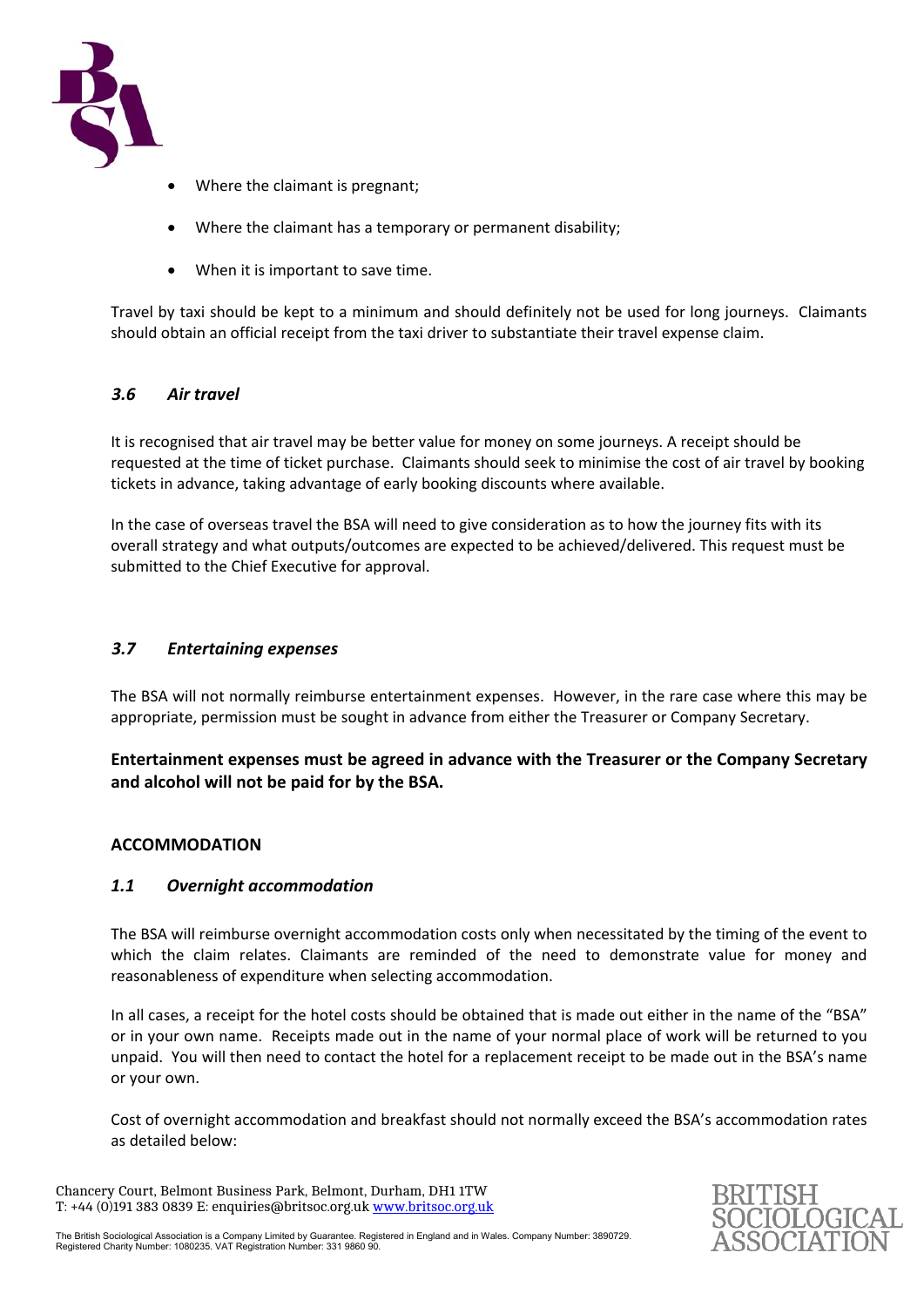

Premier Travel Inn local rates: **http://www.premierinn.com/?DCMP=KNC\_D\_BND**

# *4.2 Meals*

Round‐sum meal allowances are not paid. A receipt should support all claims for meals. Meals are defined as food and non‐alcoholic beverages only. Meal allowances may not be claimed for absences from home of less than four hours duration. As a guide, claims for meals away from home are as follows:

- Between 4 and 6 hours, not normally exceeding £5;
- Between 6 and 10 hours, not normally exceeding £15;
- For over 10 hours, not normally exceeding £30.

These rates should include all meals in a 24‐hour period. Reimbursement of expenditure on alcohol is not permitted (see 3.7 above).

# *4.3 Incidental expenses*

The BSA will not reimburse any incidental expenditure**.** 

# **5. EXPENSES AND TAX**

#### *5.1 General*

It is BSA policy only to reimburse for actual out‐of‐pocket expenses incurred, for which there is no tax liability. Claimants would only be liable to pay tax if payments were made that either exceeded actual expenditure, or that were not supported by original receipts. The BSA has a dispensation in force from the Inland Revenue and does not have to report normal expense payments to them.

# *5.2 Drivers and tax*

The BSA reimburses for mileage at a tax‐free mileage rate; therefore, the Inland Revenue assumes the claimant has made no profit.

The BSA pays 45p per mile in line HMRC mileage allowances. Mileage will only be paid up to the amount of the standard second‐class rail fare.These rates apply only in your privately owned car, and are regardless of engine size.

# **6. EXPENSES AND WELFARE BENEFITS**

For those persons undertaking voluntary work for the BSA who may be in receipt of welfare benefits, the receipt of payment for expenses whilst volunteering for the BSA should not affect any welfare benefits that